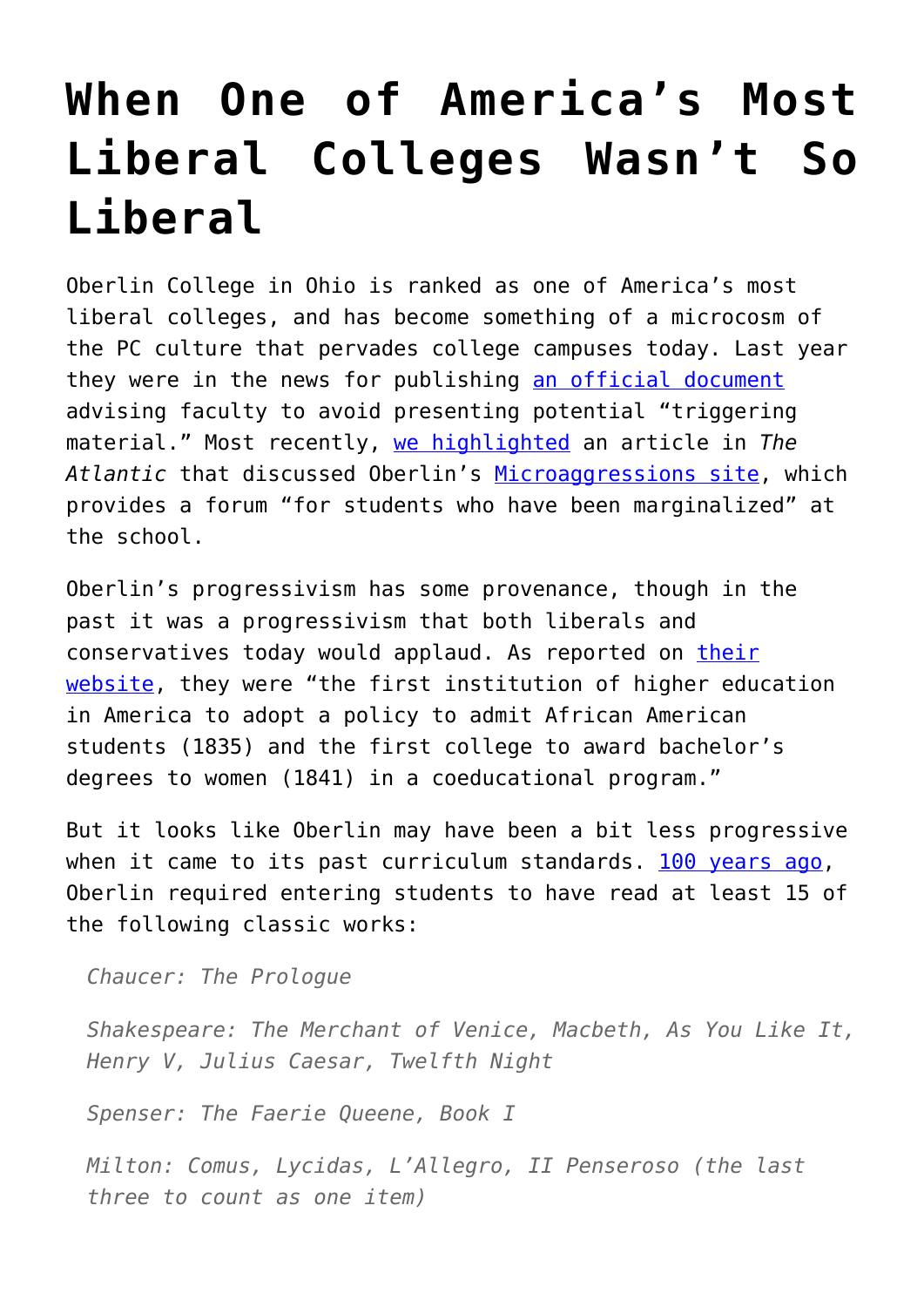*Bunyan: The Pilgrim's Progress, Part I Addison and Steele: The Sir Roger de Coverley Papers Pope: The Rape of the Lock Goldsmith: The Vicar of Wakefield, The Deserted Village Irving: Life of Goldsmith, Sketch Book Coleridge: The Rime of the Ancient Mariner Scott: Ivanhoe, The Lady of the Lake, Quentin Durward Franklin: Autobiography Palgrave: Golden Treasury, First Series, Parts II and III, Part IV Lamb: Essays of Elia De Quincey: Joan of Arc, The English Mail Coach Hawthorne: The House of the Seven Gables Thackeray: Henry Esmond Carlyle: Heroes and Hero Worship, Essay on Burns Macaulay: Essay on Addison, Life of Johnson, Lays of Ancient Rome Burke: Speech on Conciliation with America Washington: Farewell Address Webster: First Bunker Hill Oration Mrs. Gaskell: Cranford Dickens: A Tale of Two Cities George Eliot: Silas Marner*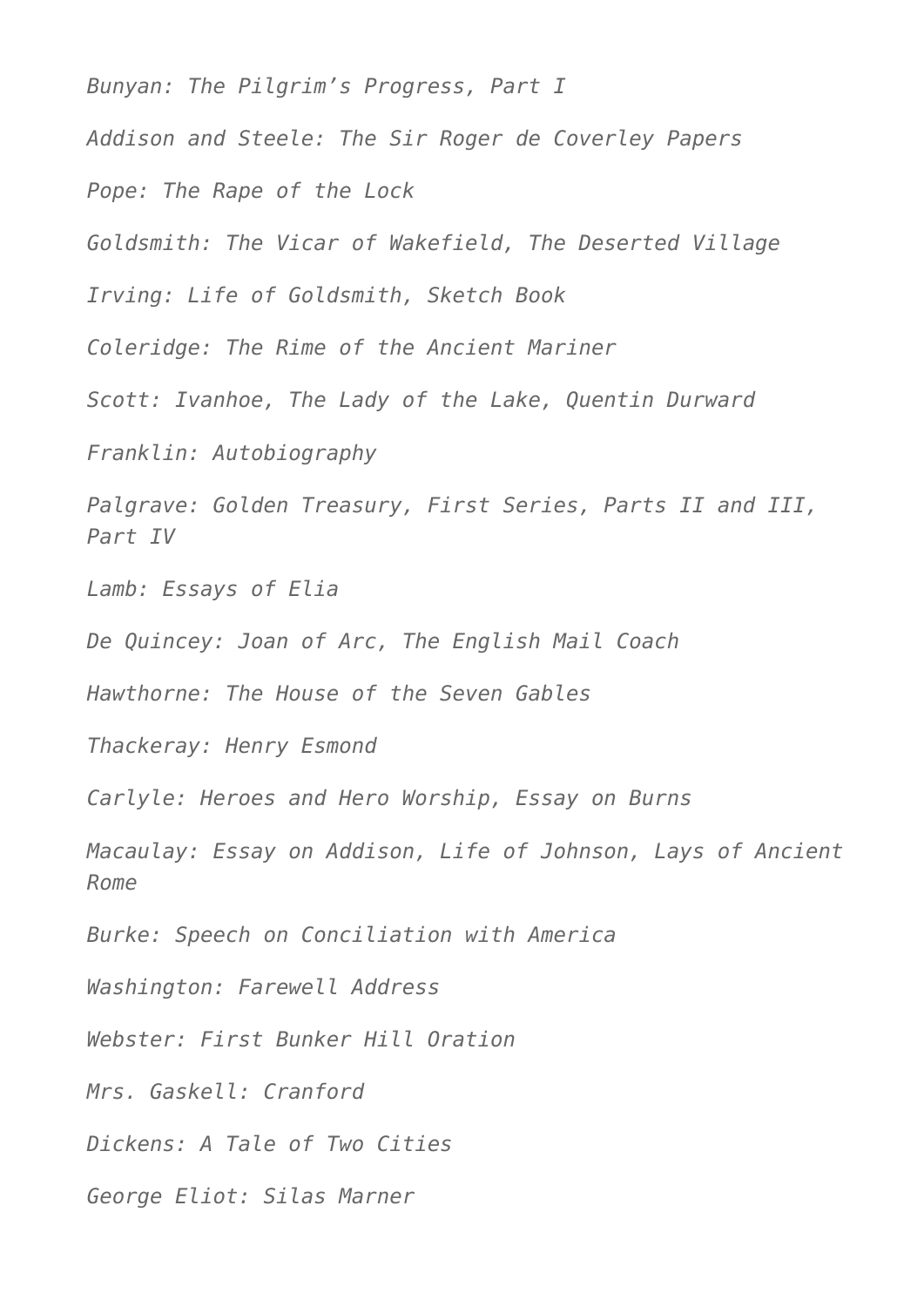*Blackmore: Lorna Doone*

*Ruskin: Sesame and Lilies*

*Byron: Mazeppa, The Prisoner of Chillon*

*Lowell: The Vision of Sir Launfal*

*Arnold: Sohrab and Rustum*

*Longfellow: The Courtship of Miles Standish*

*Tennyson: Gareth and Lynette, Lancelot and Elaine, the Passing of Arthur*

*Browning: Ten selected lyric or narrative poems*

## I also thought it interesting to read this statement from Oberlin's 1915 catalogue:

*"From the beginning of its history Oberlin has been an avowedly Christian College, and has steadily aimed to build on the deepest and most solid convictions of the best Christian people. It has sought to furnish an atmosphere in which parents desiring the completest education and the highest development in character would gladly place their children. Its fundamental convictions have been that all truth is one and to be fearlessly welcomed; that character is supreme; that Christ is the world's one perfect character and completest revelation of God; and that the church is the one great world organization for ideal ends. It has intended to lay a practical daily emphasis on the ethical and spiritual in education—on life and faith, and at the same time allow the fullest freedom of thinking within the broadest Christian lines. The College has never had a creed or any denominational control; but it has believed in a loyalty to Christian truth that should manifest itself in a persistent and earnest application of that truth to the life of the world."*